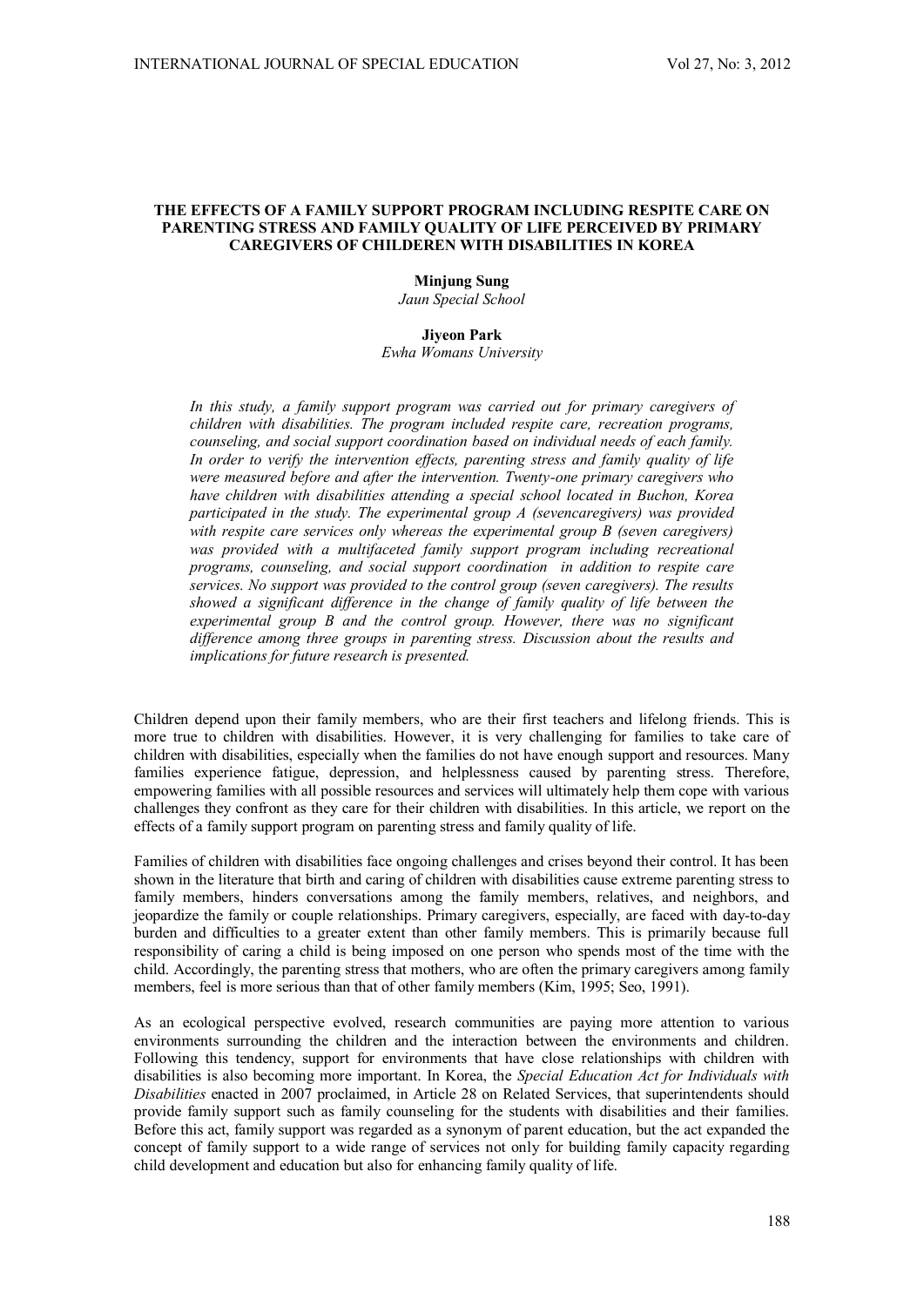Respite care is one of various ways to support families. It is a short-term childcare service to provide parents or primary caregivers of children with disabilities with a temporary rest. In some countries, respite care is one of the family support programs that parents preferred the most (Abelson, 1999). It is reported that respite care reduces primary caregivers' stress and has positive effects on the family (Aldgate, 1998; Apolloni & Triest, 1983; Botuck & Winsberg, 1991; Joyce, Singer & Isralowitz, 1983; Openden, Symon, Koegel, & Koegel, 2006; Wikler, Hanusa, & Stoycheff, 1986). In addition, Ireland, United Kingdom and some other countries already have respite care services specified in the laws and ensure the right to respite care for families of children with disabilities (MacDonald, Fitzsimons, & Walsh, 2006). In USA, a nationwide respite care service center (i.e., ARCH National Respite Network) is run for families of children with disabilities or with chronic illness.

In Korea, the importance of respite care for children with disabilities has recently been recognized and, as a result, some pilot programs have been launched. For example, the Ministry of Health and Welfare launched *Children with Disabilities Care Service* in 2007 to provide a respite care for low-income families of children with severe disabilities under 18. Also, some local branches of the Korea Parents Association began to provide respite care programs and the number of such branches is continuously increasing. However, the number of families that have used these programs is still very limited due to insufficient funding, rigid eligibility criteria such as severity of disability and income level, and the absence of systematic management and supervision. Fortunately, the Congress passed *Children with Disabilities Welfare Support Act* in 2011 that provided the legal basis for the respite care services. Article 24 of this law says that it is a responsibility of government and local authorities to provide care and respite services for families of children with disabilities in order to reduce parenting stress and to help general social activities of primary caregivers. These changes definitely reflect the change in social awareness on the importance of family well-being in development and welfare of children with disabilities. In spite of these social changes, however, there are a very limited number of studies that investigate best practices in providing respite care and their effects on family. Especially in this study, an effort was made to differentiate the effect of respite care services from other components of a family support program by comparing a group provided with respite care services only to a group provided with other services in addition to respite care. We believed that the attempt like this would provide valuable insights to the field regarding the scope and intensity of family support. The research questions are as follows: Is there a significant difference among three groups (experimental group A that was provided with respite care only, experimental group B that was provided with respite care and other family support, and the control group without any support) (1) in parenting stress?, (2) in family quality of life?

## **Methods**

## *Participants*

The participants of the study were 21 primary caregivers of elementary students with disabilities attending a special school located in Buchen, Korea. The school provides a specialized educational setting for students who have intellectual or physical disabilities. Participating families were recruited through school newsletters which explained the purpose of the study and the services participants would receive. A total of 43 families applied for participation. Among them, 21 families that had never experienced similar programs before and those with family income below 150% of poverty level were finally selected for the study. Twenty-one participants were divided into 3 groups: 2 experimental groups (A, B) and 1 control group. Each family of Group A (seven caregivers) was provided with a 4-hour session of respite care twice a week. Group B (sevencaregivers) was provided with respite care as well as other family support programs including recreation programs, counseling, and social support coordination based on each family's individual needs. The third group (seven caregivers) was a waitlist control group (see Table 1). Random assignment was not feasible because participation in Group B required some level of time commitment from caregivers. Therefore, Group B was organized first, on a voluntary basis, and then the other two groups (Group A and the control) were organized. Although random assignment was not achieved, every effort was made to make three groups matched on important variables such as children's age, gender, disability level, and the age and education level of primary caregivers. The characteristics of the participants are presented in Table 2.

#### *Time and Settings*

The program was implemented for approximately six months. Training for respite care providers was conducted in the conference room, classrooms, and therapy rooms located in the school. Respite care was provided in each family's house. The activities offered as a part of the family support program for Group B were done in the community such as movie theaters, culture centers, parks, and department stores. Counseling sessions and social support coordination were provided either in homes or school.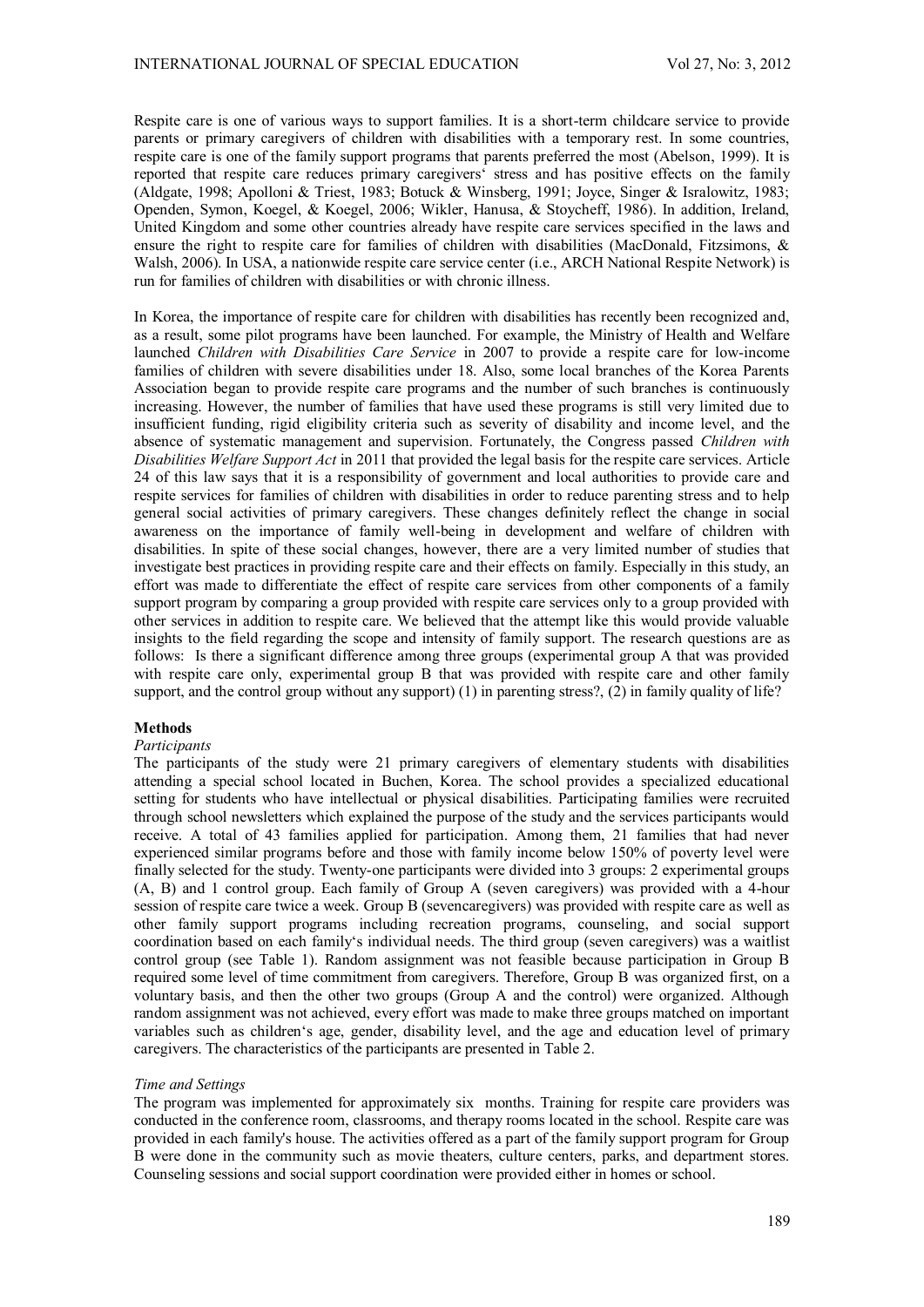| Group                   | Experimental Group A Experimental Group B |                                                                | Control Group |  |  |  |  |
|-------------------------|-------------------------------------------|----------------------------------------------------------------|---------------|--|--|--|--|
| Organization 7 families |                                           | 7 families                                                     | 7 families    |  |  |  |  |
|                         | (Respite care only)                       | (Respite care and additional support) (waitlist control group) |               |  |  |  |  |

**Table 1. Organization of the study participants** 

| Table 2. Characteristics of the participants |  |
|----------------------------------------------|--|

|                              |                         | Caregiver                  |                  | Child's | Child's | Disability <sup>a</sup> | Income              |                                        |  |
|------------------------------|-------------------------|----------------------------|------------------|---------|---------|-------------------------|---------------------|----------------------------------------|--|
| Group<br>Experi-<br>mental A |                         | No. Age/education<br>level | Relation         | gender  | age     | $(Tier^b)$              | Level <sup>c</sup>  | Remark                                 |  |
|                              | 1                       | 37/High school             | Mother           | Male    | 9       | ID(1)                   | I                   | Single-mom                             |  |
|                              | $\overline{c}$          | 41/High school             | Mother           | Female  | 10      | CD(2)                   | $\overline{\rm II}$ |                                        |  |
|                              | 3                       | 36/High school             | Mother           | Male    | 10      | ID(1)                   | I                   | 5 children                             |  |
|                              | $\overline{4}$          | 35/Elementary<br>school    | Mother           | Male    | 10      | ID(1)                   | I                   | 3<br>children<br>have<br>disabilities  |  |
|                              | 5                       | 38/High school             | Mother           | Male    | 11      | ID(1)                   | I                   |                                        |  |
|                              | 6                       | 48/High school             | Mother           | Male    | 11      | ID(1)                   | I                   |                                        |  |
|                              | 7                       | 41/Elementary<br>school    | Mother           | Female  | 12      | ID(2)                   | I                   |                                        |  |
|                              | 1                       | 33/High school             | Mother           | Female  | 9       | ID(2)                   | I                   | Single-mom                             |  |
|                              | $\overline{c}$          | 36/Elementary<br>school    | Mother           | Male    | 9       | ID(2)                   | I                   | 5 children                             |  |
| Experi-                      | 3                       | 39/Middle<br>school        | Mother           | Male    | 10      | $ID(2)$ ,<br>CD(2)      | I                   | older sister also<br>has disabilities  |  |
| mental B                     | $\overline{4}$          | 55/Middle<br>school        | Grand-<br>mother | Female  | 11      | ID(3)                   | III                 | Single-dad,<br>unstable income         |  |
|                              | 5                       | 39/High school             | Mother           | Male    | 11      | ID(2)                   | $\overline{\rm II}$ |                                        |  |
|                              | 6                       | 40/High school             | Mother           | Male    | 11      | ID(1)                   | I                   | Single-mom                             |  |
|                              | 7                       | 33/High school             | Aunt             | Male    | 12      | ID(2)                   | I                   |                                        |  |
|                              | 1                       | 44/College                 | Mother           | Female  | 9       | ID(1)                   | $\mathbf{I}$        |                                        |  |
|                              | $\overline{2}$          | 38/High school             | Mother           | Male    | 9       | ID(1)                   | $\overline{\rm II}$ |                                        |  |
| Control                      | 3                       | 41/College                 | Mother           | Female  | 9       | BL(1)                   | $III$               | 7 family members                       |  |
|                              | $\overline{\mathbf{4}}$ | 38/High school             | Mother           | Female  | 9       | ID(1)                   | $\mathbf{I}$        | older brother also<br>has disabilities |  |
|                              | 5                       | 33/High school             | Mother           | Male    | 10      | ID(2)                   | I                   | 3 children                             |  |
|                              | 6                       | 41/High school             | Mother           | Female  | 11      | ID(1)                   | $\overline{\rm II}$ |                                        |  |
|                              | 7                       | 38/High school             | Mother           | Female  | 12      | ID(1)                   | III                 | under pressure of<br>heavy debts       |  |

<sup>a</sup> ID: Intellectual Disability, CD: Communication Disorder, BL: Brain Lesion Disability

<sup>b</sup> Tier is determined when the child goes through diagnosis to register as a person with disabilities under Individuals with Disabilities Welfare Act. Tier 1 is the most severe condition.

<sup>c</sup> I: Poverty level (beneficiary of the National Basic Livelihood Security Act), II: Below 120% of the poverty level, III: Between 120-150% of the poverty level

## *Outcome Measures*

*Parenting Stress Index-Short Form (PSI/SF).* To measure the extent of changes in parenting stress of the caregivers, Parenting Stress Index Short Form developed by Abidin (1990) was used. This study used the index translated by Lee (1995). Applicability and validity were verified by 7 special education teachers with more than 6 years of teaching experience and 3 special education professionals who had master's degree in special education. This index consists of 38 questions in 3 domains, using 5-point Likert scale from *Not at all* (1 point) to *Very Likely* (5 point). The range of possible total score is from 36 to 180. The higher the total score is, the higher the parenting stress is. The reliability coefficient is .91, which is quite high.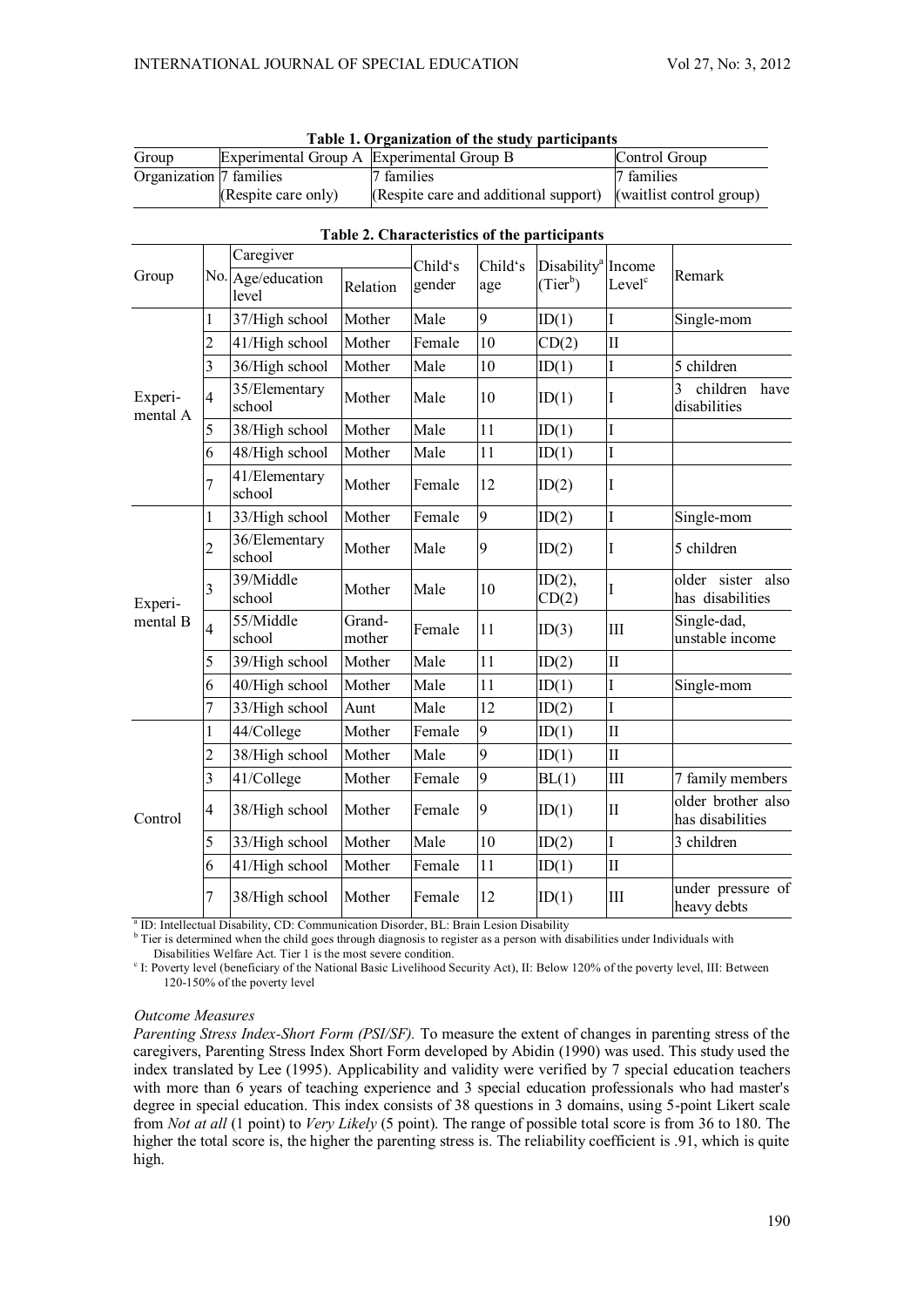*Family Quality of Life Scale.* To measure family quality of life, Beach Center Family Quality of Life Scale developed in 2003 and validated in 2006 was used. The items of this scale were developed based on literature review and qualitative research with primary caregivers of children with disabilities and professionals who worked with them (Poston et al., 2003). The scale was revised through a couple of validating process and has revealed good psychometric properties (Hoffman et al., 2006; Park et al., 2003). This 25-item scale consists of 5 domains, including family interaction, parenting, emotional wellbeing, physical/material well-being, and disability-related support, and uses a 5-point Likert scale. The higher the score is, the higher the family quality of life is. The Cronbach's alpha reported in Hoffman et al. (2006) was .88. The same professionals who reviewed the other two outcome measures also examined this scale to see if there would be any need for re-translation stemming from cultural and societal differences between U.S. and Korea.

#### *Independent Variable*

Respite care was provided to both Group A and Group B while other family support components (recreation programs, counseling, and social support coordination) were provided only to Group B. Below is the description of each element.

*Respite care.* The effect of respite care program can vary according to the service providers' qualities and program operation. The ARCH (Access to Respite Care and Help) support center (1990) suggested the elements for a successful respite care program: services provider training, proper minimum period (about 6 months), listening to the family's opinions, providing various programs, focusing on the family and flexible operation. These elements were the basis of the operation guideline of respite care provided in this study. Trained caregivers provided respite care for the families of the Group A and Group B twice a week for 6 months (4 hours each time). Even though respite care was provided on a regular basis, schedule adjustment was allowed based on family needs. Respite care providers were required to attend monthly meetings to discuss concerns and problems occurred during their service time. Also, various training sessions including music and art lessons were offered to the providers to improve their capacity for caring children.

*Recreation program.* Peterson and Stumbo (2000) suggested that the qualities of recreation is determined by one's ability to explore and search for the information regarding recreation as well as one's awareness and utilization of recreational resources. Based on these suggestions, efforts were made in this study to help the families improve their ability to design their own recreational life, through offering various information on recreational resources available in the community, and have them choose the recreation activities themselves so that the families can plan and enjoy their leisure even after the study. This recreational program was provided once a month and each family was allowed to choose the types and contents of recreational activities based on their needs and preferences.

*Counseling.* A counseling program was conducted in order to actively solve the problems families face while keeping a close bond with them. Counseling primarily consisted of 1) identifying current issues and needs in the family and providing psychological empathy, 2) providing information and assistance to build up social support network for the families and 3) providing informational and emotional support to help primary caregivers with parenting children with disabilities. The counseling was given once a month for about one hour. The specific content of counseling was different depending on each family's situation, but there were also some common contents across families.

*Social support coordination.* Most family support literature emphasizes utilization of resources available in the community. In this study, information on various resources in the community was offered to participating families and, based on the information, families determined the services and supports they needed. By providing a list of community resources and having families choose what they wanted, we expected families to utilize available resources even after the study was completed. For some families, existing resources available in the community were not enough to meet their needs. In this case, the first author contacted several social service organizations and private agencies in the community and asked them to consider additional supports. A list of social service organizations and private agencies that had possible resources for families of children with disabilities was also provided to the families of Group B.

#### *Procedures*

*Respite care provider training.* With the help from a local YMCA and an entrusted home management center that had a list of volunteers and job-seekers, 12 respite care providers were recruited. Eleven of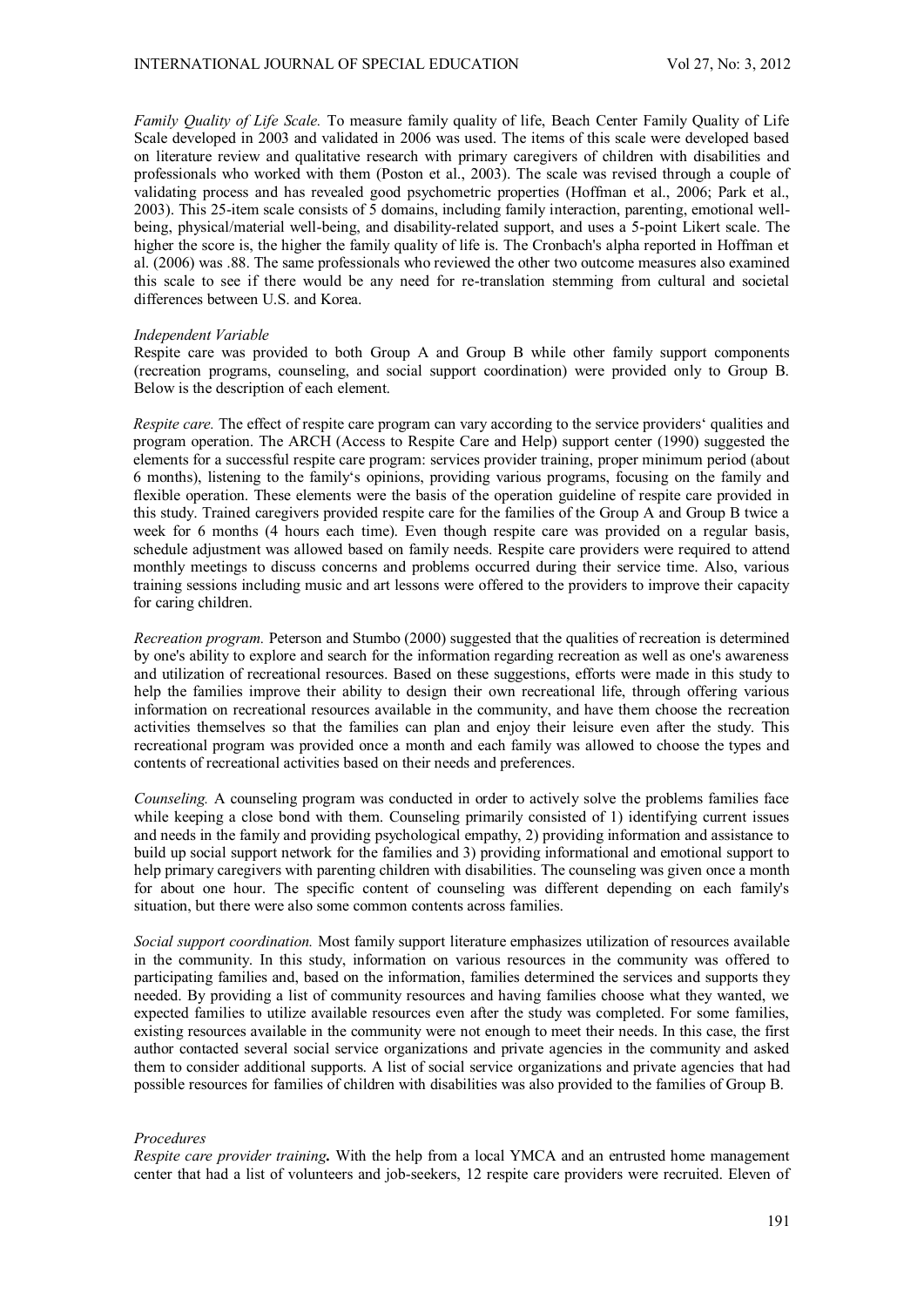them had nursery teacher certificates, and one was an undergraduate student majoring in special education. The descriptions of the providers are presented in Table 3.

| Table 3. Descriptions of the respite care providers |    |                                      |                    |                                                                    |                 |  |  |  |
|-----------------------------------------------------|----|--------------------------------------|--------------------|--------------------------------------------------------------------|-----------------|--|--|--|
|                                                     |    | Name Age Education level Certificate |                    | Related work experiences                                           | Families served |  |  |  |
| Jung                                                | 40 | High school                          |                    | Nursery teacher part-time babysitting, 4 months                    | A1              |  |  |  |
| An                                                  | 38 | High school                          |                    | Nursery teacher special school dormitory life coach, 2 years A2/B1 |                 |  |  |  |
| Cho                                                 | 47 | High school                          |                    | Nursery teacher nursery, 3 months                                  | A <sub>3</sub>  |  |  |  |
| Yi                                                  | 40 | High school                          |                    | Nursery teacher para teacher in special education, 1 year          | A4/A5           |  |  |  |
| Jeon                                                | 42 | High school                          |                    | Nursery teacher part-time baby setting, 4 months                   | A6              |  |  |  |
| Jang                                                | 47 | High school                          |                    | Nursery teacher part-time baby setting, 8 months                   | A7              |  |  |  |
| Kang                                                | 50 | High school                          | Nursery teacher no |                                                                    | B2              |  |  |  |
| Kim                                                 | 44 | High school                          | Nursery teacher no |                                                                    | B <sub>3</sub>  |  |  |  |
| Chung 32                                            |    | University                           |                    | Nursery teacher Sunday school teacher, 2 years                     | B4              |  |  |  |
| Lee                                                 | 22 | High school                          | no                 | undergraduate student in special education B5                      |                 |  |  |  |
| Ahn                                                 | 40 | High school                          |                    | Nursery teacher afterschool program para teacher, 6 months B6      |                 |  |  |  |
| Han                                                 | 45 | High school                          |                    | Nursery teacher full-time babysitting, 2 years                     | B7              |  |  |  |

Eight sessions of respite care provider training were conducted for 4 weeks, each session lasting approximately two hours. The contents of the training were adapted from the training manual for respite care providers proposed by Sturtevant & Elliott (1994). Table 4 shows an overview of the training contents. Various instructional strategies including lectures, activities, discussions, observations, and field training were used to deliver the contents effectively. The providers were paid about seven dollars per hour for their service. The school district to which the special school belonged provided financial support for this payment.

| Session Topic  |                                 | Training contents                                                                                                                        |
|----------------|---------------------------------|------------------------------------------------------------------------------------------------------------------------------------------|
| -1             | Understanding<br>disability     | of - definitions, types, causes and characteristics of disability<br>- environmental influences on disability                            |
| 2              | Problem behavior                | - types and causes of various problem behavior (using videos)<br>- how to deal with problem behavior                                     |
| 3              | Crisis management               | - guidelines for crisis situation, first-aid                                                                                             |
| $\overline{4}$ | self-help<br>Teaching<br>skills | - how to teach eating, toileting, dressing and grooming                                                                                  |
| 5              | Music and art                   | - introduction of various music, dance and art activities that can be used<br>when caring children with disabilities                     |
| 6              | Meet the child                  | - visiting the classroom of the child whom the provider will take care of,<br>observing the child, having lunch with the child at school |
| 7              | the<br>Meet<br>teacher          | child's - meeting the teacher of the child to learn child's characteristics and to take<br>advice about best ways to work with the child |
| 8              | Home visit                      | - visiting the child's house, observing the child at home, getting to know<br>the families                                               |

**Table 4. Overview of the respite care provider training** 

*Pre-test.* A pretest on parenting stress and family quality of life was conducted at the school three days before the program started. Participating twenty-one primary caregivers were asked to visit school to complete two scales. For three caregivers who could not visit school on that day, researcher visited their home to get their responses.

*Program implementation.* Respite care was provided to Group A and B twice a week. Trained respite care providers were assigned to one or two families. In this assignment, time availability of the respite care providers was the most important factor in matching (i.e., a respite care provider who is available during the time blocks that a primary caregiver wants to get respite was assigned to the family). In each visit, while the respite care provider was working for 4 hours with the child with disabilities, the child's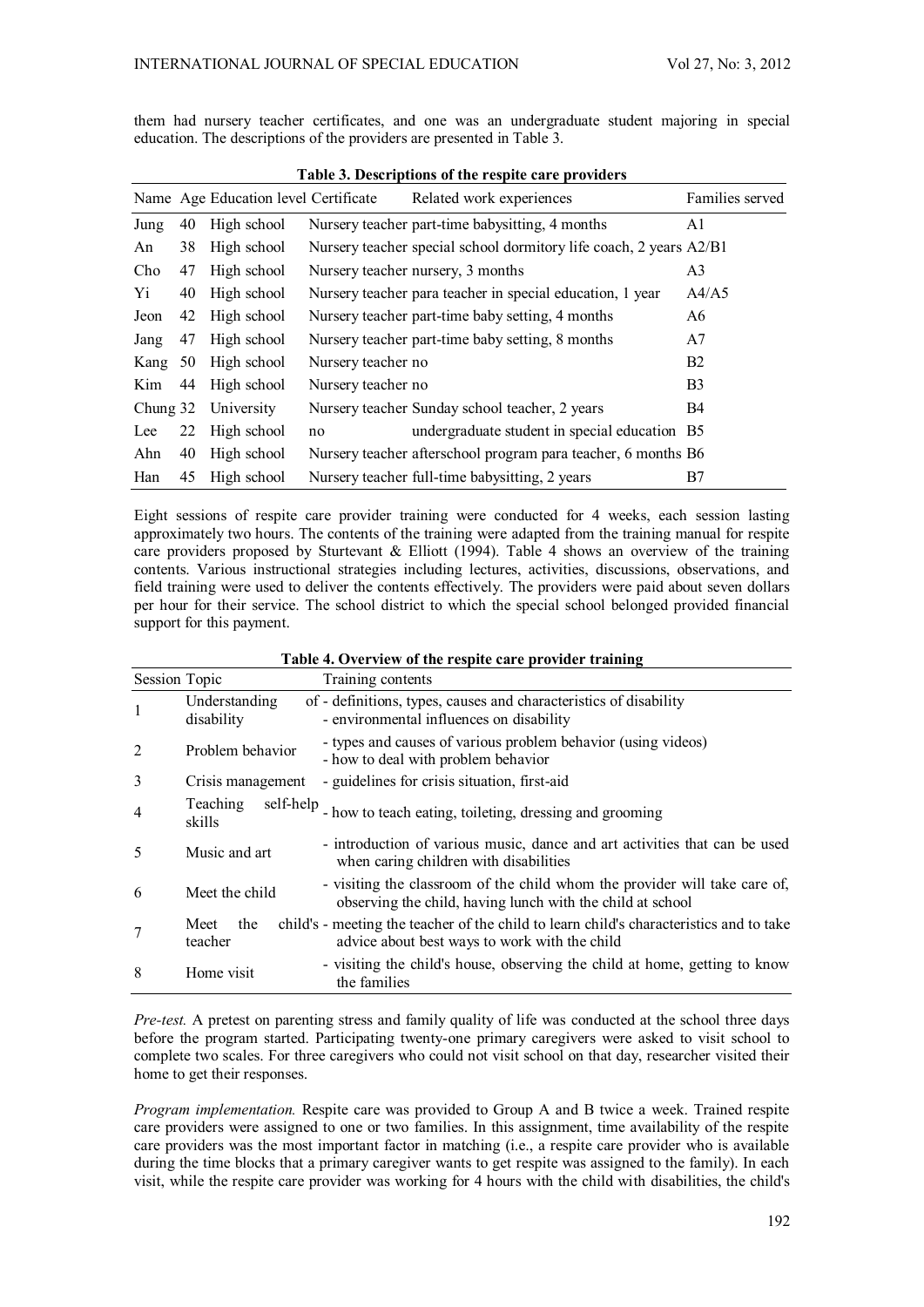primary caregiver was given free time. When primary caregivers wanted to adjust respite hours and if it was agreed upon by respite care providers, schedule change was allowed as long as a total of 32 hours of respite care per month was delivered to the family. At the end of the first week of respite care, individual meetings with each primary caregiver were held to find out any concerns or issues regarding respite care.

Respite care providers were required to attend monthly meetings. At the meeting, the providers shared information and teaching tips for working effectively with children with disabilities and discussed concerns and challenges they faced during respite care provision. After several respite care visits, the providers requested additional training to learn various activities that they could use in working with children with disabilities, so a workshop on balloon activities and art therapy was provided.

In addition to this respite care provision, Group B was provided with other family supports composed of (1) recreation programs, (2) counseling, and (3) social support coordination. Recreation programs were conducted once a month. Recreational activities were determined based on families' preferences and needs identified from family needs survey. Participating caregivers had a chance to meet other caregivers of children with disabilities during recreation activities and as time went by, they exchanged information and emotional support with one another. The caregivers were also encouraged to bring other family members for the recreation activities. Table 5 shows the description of the recreation programs.

|                | Table 5. Description of the recreation programs                                                                                                                                                                                                     |  |  |  |  |  |  |
|----------------|-----------------------------------------------------------------------------------------------------------------------------------------------------------------------------------------------------------------------------------------------------|--|--|--|--|--|--|
|                | Session Description                                                                                                                                                                                                                                 |  |  |  |  |  |  |
| $\mathbf{1}$   | Families getting to know each other, watching movie, having dinner together                                                                                                                                                                         |  |  |  |  |  |  |
| 2              | Karaoke, having dinner together                                                                                                                                                                                                                     |  |  |  |  |  |  |
| 3              | Mountain climbing (caregivers chose when and where to climb)                                                                                                                                                                                        |  |  |  |  |  |  |
| $\overline{4}$ | Mountain climbing with other family members, having dinner together                                                                                                                                                                                 |  |  |  |  |  |  |
| -5             | Watching a performance (caregivers chose what to watch from a list of movies, plays, and other<br>performances provided by the researcher in the previous session, each caregiver was provided<br>with 2 tickets of the performance that she chose) |  |  |  |  |  |  |
| 6              | Wrapping up the program (caregivers shared opinions regarding the recreation program)<br>Introducing recreation resources (e.g., brochures, websites) available in the community                                                                    |  |  |  |  |  |  |

Counseling was another component of the family supports provided to the primary caregivers in Group B. A total of 6 counseling sessions were conducted with each family and at least two sessions were conducted at the family's home. Table 6 shows the main contents of counseling. In each session, families' concerns, issues, and questions related with the topic of the session were discussed. In addition, the primary caregivers gave feedback and suggestions for current program during counseling and an effort was made to improve the program based on their input.

For social support coordination, a variety of community agencies were contacted by phone calls or through site visits before the program started in order to see what kind of resources and services those agencies could offer for families of children with disabilities. Since all participating families had low income, they were able to use the services and resources at no cost. Some agencies even offered scholarships for children or financial aid (e.g., rice) for families. Based on the needs identified from the family needs survey and conversations conducted at the first counseling session, a list of resources and services available in the community were made available to each family. The first author assisted the primary caregivers when they contacted the agencies to get help or when they applied for services at the beginning of this study, but gradually the caregivers were able to utilize the resources and services of their choice with minimal help. Table 7 shows examples of social supports connected to each family of Group B and the community agencies that provided the supports.

*Post-test.* One week after the program ended, post-tests were conducted. The procedures were the same as the pretest.

## *Data Analysis*

Kruskal-Wallis tests were used to see if there were any differences among groups in parenting stress and family quality of life. Nonparametric statistics was used because sample size was small and the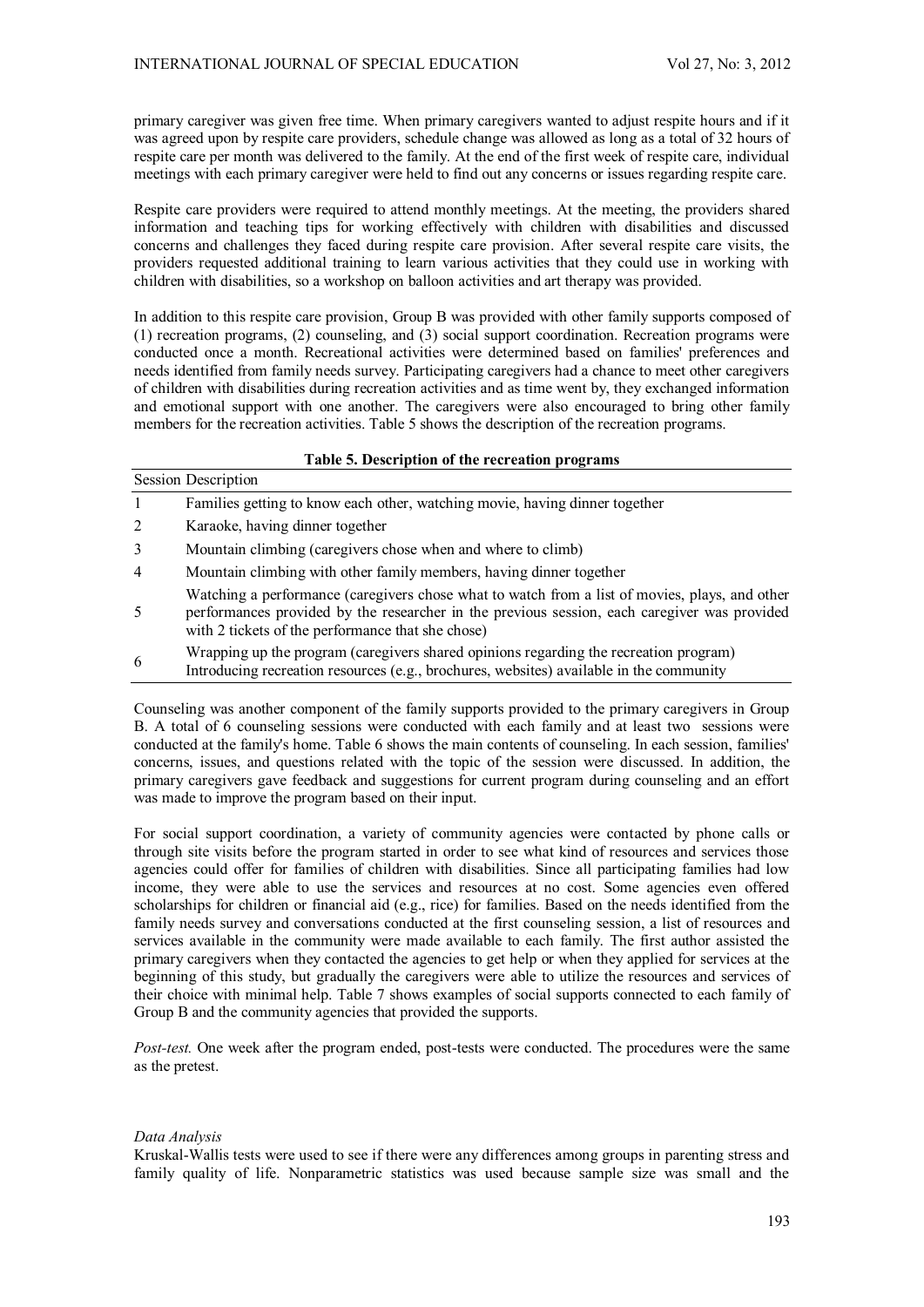assumption of equal variances was not met. A Mann-Whitney test was used to follow up when a significant difference among three groups was found

|                      |                                | Table 6. Main contents of counseling                                                                                                                                                              |
|----------------------|--------------------------------|---------------------------------------------------------------------------------------------------------------------------------------------------------------------------------------------------|
| <b>Session Topic</b> |                                | Description                                                                                                                                                                                       |
|                      | Family needs                   | - conducting Family needs survey (Dunst, Trivette, & Deal, 1988) to<br>assess family needs and to prioritize them<br>- building trust through sufficient conversation                             |
| 2                    | Parenting                      | - exchanging opinions about parenting<br>- talking about the primary caregiver's parenting stress, the family<br>members' attitude toward parenting and other issues.<br>- planning for free time |
| 3                    | Stress management              | - active listening to family stories about parenting stress<br>- introducing families to the stress management programs available in the<br>community                                             |
| $\overline{4}$       | Monitoring<br>additional needs | $\&$ - soliciting families' opinions about the program provided so far and<br>seeking suggestions and advice<br>- identifying additional family needs that were not found in the 1st week         |
| 5                    | family<br>Other<br>members     | - discussing problems and issues that each family member has<br>- providing information about the programs that might help the individual<br>family members and connecting them to the program    |
| 6                    | Wrap up<br>& referral          | - evaluating the family support program<br>- connecting the primary caregivers who want ongoing counseling to the<br>counseling agencies available in the community                               |

#### **Results**

*Parenting Stress* 

The means and standard deviations of parenting stress measured by the Parenting Stress Index are shown in Table 8. A Kruskal-Wallis test was conducted to compare the changes in scores of Group A, Group B, and the control group. Descriptive statistics showed that parenting stress of the primary caregivers from both experimental groups was reduced after the intervention while it increased for the control group, but this difference was not statistically significant (Table 9).

## *Family Quality of Life*

The means and standard deviations of family quality of life measured by the Beach Center Family Quality of Life Scale are shown in Table 10. The family quality of life score of Group B increased the most among the three groups. A Kruskal-Wallis test was conducted to compare the changes in scores of the three groups (Table 11). From the analysis, a significant difference among three groups was found.

In order to follow up the result of Kruskal-Wallis test, a Mann-Whitney test was conducted. As shown in Table 12, there was a significant difference between the experimental group B and the control group, but there was no significant difference in other pairs. Therefore, it can be concluded that the respite care services combined with other family supports had positive effects on family quality of life while respite care alone did not make any difference.

## **Discussion**

The findings of the present study showed that respite care services combined with a multifaceted family support program including recreation programs, counseling, and social support coordination had a positive effect on family quality of life whereas respite care services only did not make any statistically significant difference. Several factors of the intervention seemed to contribute to this result. First, the primary caregivers of Group B, provided with respite care and other family supports, experienced a variety of activities and support from the program in addition to free time generated from respite care services. This must have led to the increase of the family quality of life. Family quality of life encompasses multiple domains such as family interaction, parenting, emotional well-being, physical/material well-being, and disability-related support. The program including recreation, counseling, and social support coordination as well as respite care seems to have affected these various domains.

## **Table 7. Social supports for each family and supporting agencies**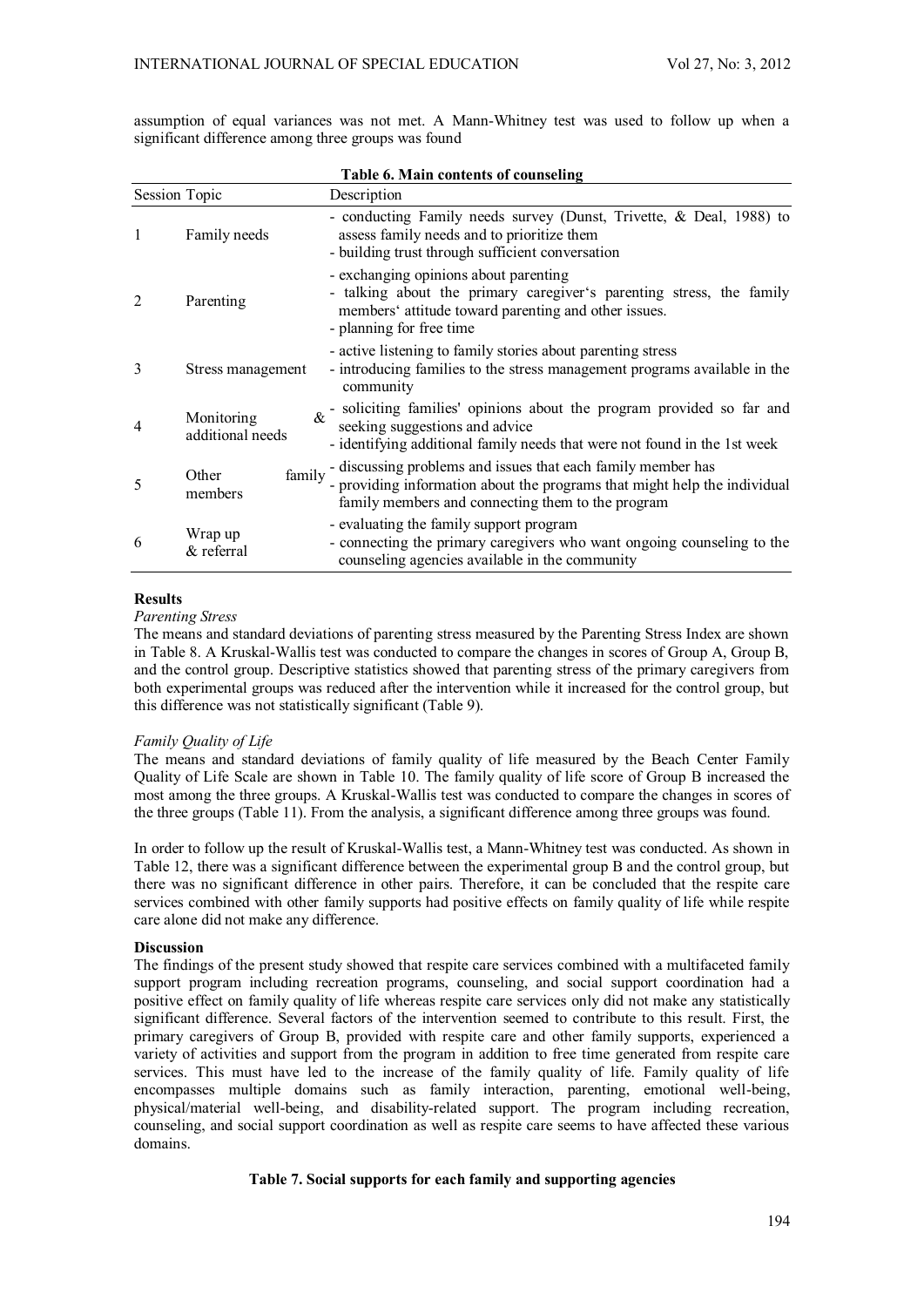|                | Family Examples of social supports                                                                                                          | Supporting agencies                     |
|----------------|---------------------------------------------------------------------------------------------------------------------------------------------|-----------------------------------------|
| B1             | - speech therapy for the child (once a week)<br>- stress management program for mom (once a week)                                           | A welfare center                        |
|                | - individual physical activity training for the child (twice a week) $\left S\right $ fitness center                                        |                                         |
|                | - scholarship for the child (approx. \$100 per each semester)<br>- financial aid (10kg rice per each winter for 4 years)                    | Local Lions club                        |
| B2             | - speech therapy for the child (once a week)                                                                                                | C community welfare center              |
|                | - sibling program (once a week)                                                                                                             | D welfare center                        |
|                | - dental treatment for the child                                                                                                            | Local Public Health Center              |
|                | - transportation (twice a month)                                                                                                            | <b>B</b> transportation services        |
|                | - scholarship for the child (approx. \$100 per each semester)<br>- financial aid (10Kg rice & 3Kg Kimchi per each winter for 2<br>years)    | Local Lions club                        |
| B <sub>3</sub> | - mentoring for the child from a college student (once a week)                                                                              | E University                            |
|                | - dental treatment for the child                                                                                                            | Local Public Health Center              |
|                | - yoga class for mom's stress management (once a week)                                                                                      | E welfare center                        |
|                | - weekend museum tour (2nd and 4th Saturday for a month)                                                                                    | H museum                                |
|                | - scholarship for the child (approx. \$100 per each semester)<br>- financial aid (10Kg rice $\&$ 3Kg Kimchi per each winter for 2<br>years) | Local Lions club                        |
| <b>B4</b>      | - obesity treatment for the child (twice a month)                                                                                           | S fitness center                        |
|                | - summer camp program (for 3 days)                                                                                                          | Fairchild                               |
|                | - career training for grandmother (once a month)                                                                                            | A welfare center                        |
|                | - individual physical activity training for the child (twice a week)                                                                        | S fitness center                        |
| B <sub>5</sub> | - mentoring for the child from a college student (once a week)                                                                              | E University                            |
|                | - individual physical activity training for the child (twice a week)                                                                        | S fitness center                        |
|                | - ophthalmologic treatment                                                                                                                  | Local Public Health Center              |
|                | - couple counseling program for parents (once a week)                                                                                       | P city family support center            |
| B <sub>6</sub> | - therapy program for the child (twice a week)                                                                                              | E Welfare Center                        |
|                | - investigation and treatment for child abuse and neglect                                                                                   | P city child abuse prevention<br>center |
|                | - re-diagnosis of child's disability conditions                                                                                             | P disability welfare center             |
|                | - parent education on stress management and alcohol syndrome S welfare center<br>(once a week)                                              |                                         |
|                | - transportation (twice a month)                                                                                                            | Red-cross volunteer center              |
| B7             | - weekend program for the child (2nd and 4th Saturday for a Fairchild, ecology museum<br>month)                                             |                                         |
|                | - summer camp program (for 3 days)                                                                                                          | Fairchild                               |
|                | - school-commuting training for the child (once a week)                                                                                     | volunteers of H Inc.                    |
|                | - dental treatment for the child                                                                                                            | Local Public Health Center              |
|                | - transportation (twice a month)                                                                                                            | G volunteer center                      |
|                | Table 8. Means (M) and standard deviations (SD) for Parenting Stress Index                                                                  |                                         |
|                |                                                                                                                                             |                                         |

|                          | Experimental Group A $(n=7)$ |                  |                        | Table 8. Means $(M)$ and standard deviations $(SD)$ for Parenting Stress Index<br>Experimental Group B $(n=7)$ |                   |                        | Control Group $(n=7)$ |                  |                        |
|--------------------------|------------------------------|------------------|------------------------|----------------------------------------------------------------------------------------------------------------|-------------------|------------------------|-----------------------|------------------|------------------------|
|                          | pre                          | post             | pre-post<br>difference | pre                                                                                                            | post              | pre-post<br>difference | pre                   | post             | pre-post<br>difference |
| $\boldsymbol{M}$<br>(SD) | 95.43<br>(23.01)             | 91.71<br>(24.86) | $-3.72$<br>(10.19)     | 112.86<br>(22.08)                                                                                              | 103.29<br>(25.76) | $-9.57$<br>(13.39)     | 88.57<br>(13.35)      | 91.57<br>(16.31) | 3.00<br>(6.52)         |

Table 9. Kruskal-Wallis test analysis for Parenting Stress Index  $(N = 21)$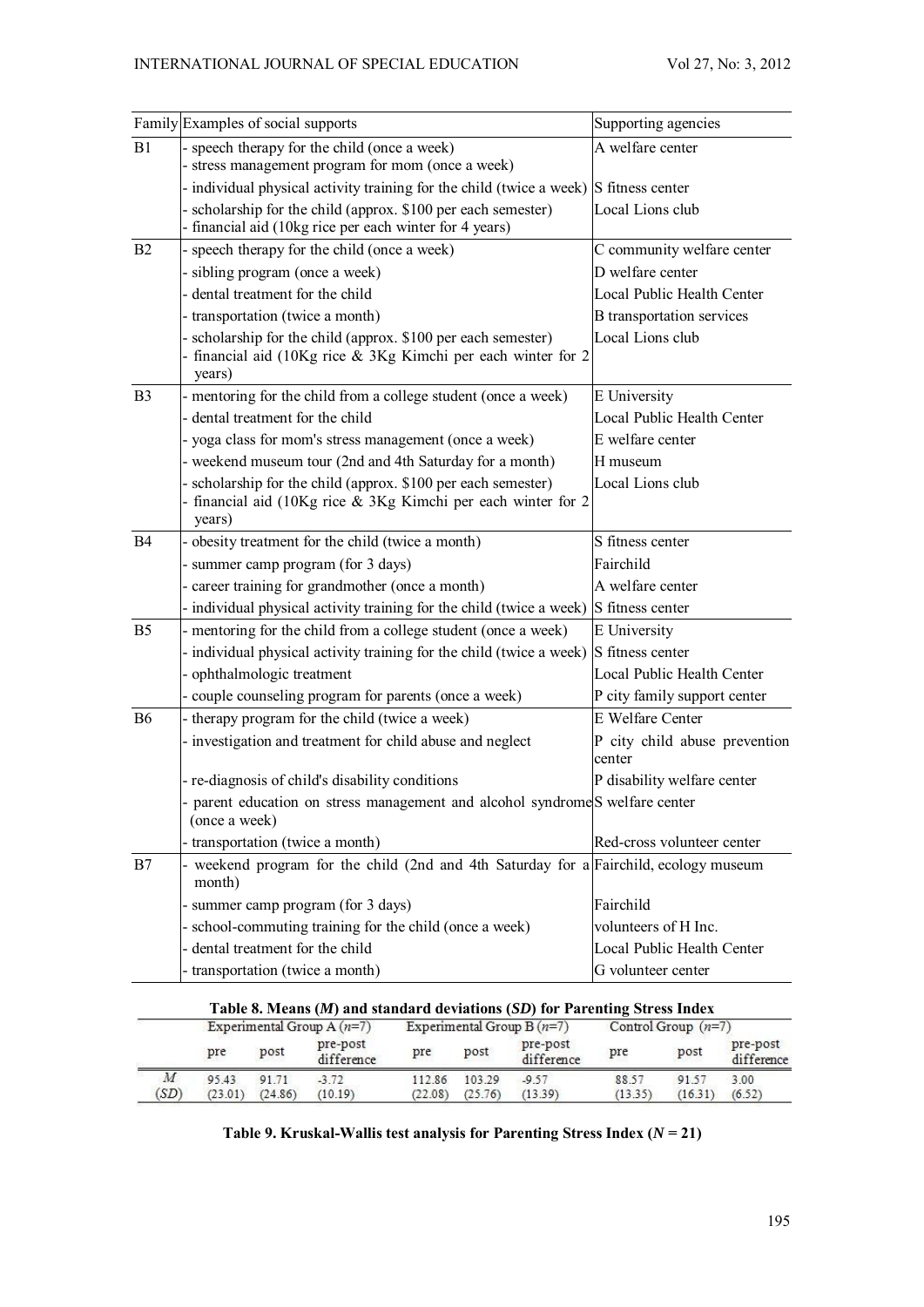| Chi-squared | Freedom | Significance rate |
|-------------|---------|-------------------|
| 5.058       |         | 080               |

|--|

| Table 12. Means (M) and standard deviations (SD) for Family Quality of Life Scale |                  |                  |                        |                              |                  |                        |                       |                 |                        |
|-----------------------------------------------------------------------------------|------------------|------------------|------------------------|------------------------------|------------------|------------------------|-----------------------|-----------------|------------------------|
| Experimental Group A $(n=7)$                                                      |                  |                  |                        | Experimental Group B $(n=7)$ |                  |                        | Control Group $(n=7)$ |                 |                        |
|                                                                                   | pre              | post             | pre-post<br>difference | pre                          | post             | pre-post<br>difference | pre                   | post            | pre-post<br>difference |
| М<br>(SD)                                                                         | 64.86<br>(21.30) | 75.00<br>(26.05) | 10.14<br>(9.22)        | 63.00<br>(25.29)             | 78.14<br>(26.63) | 15.14<br>(13.71)       | 84.71<br>(11.64)      | 82.43<br>13.09) | $-2.28$<br>(7.85)      |

| Table 13. Kruskal-Wallis test analysis for Family Quality of Life Scale $(N = 21)$ |  |  |  |  |
|------------------------------------------------------------------------------------|--|--|--|--|
| Significance rate                                                                  |  |  |  |  |
|                                                                                    |  |  |  |  |
|                                                                                    |  |  |  |  |

\**p*<.05

**Table 14. Mann-Whitney test analysis for Family Quality of Life in three groups** 

| Group    |              | Differences between pre-test and post-test |         |  |
|----------|--------------|--------------------------------------------|---------|--|
|          | Average rank | Rank sum                                   |         |  |
| $A(n=7)$ | 6.50         | 45.50                                      | 0.39    |  |
| $B(n=7)$ | 8.50         | 59.50                                      |         |  |
| $A(n=7)$ | 9.64         | 67.50                                      | 0.05    |  |
| $C(n=7)$ | 5.35         | 37.50                                      |         |  |
| $B(n=7)$ | 9.92         | 69.50                                      | $0.03*$ |  |
| $C(n=7)$ | 5.07         | 35.50                                      |         |  |

\**p*<.05

Second, the primary caregivers of Group B were able to obtain specific supports that the family really needed because the program was tailored to the needs of the individual family. Especially, counseling and social support coordination was provided to help each family solve their unique problems and this resulted in the primary caregivers acquiring confidence in managing their family life despite their child's disability.

Third, connecting the families of Group B to social support network must have brought changes in family quality of life. With the support obtained from the network, primary caregivers became able to solve immediate problems and learned how to seek assistance from the network. The primary caregivers were very much satisfied with this. They also experienced the feeling that they were cared by community and society. All of these are related with emotional well-being and physical/material well-being. In addition, many of the supports that the families received from social support coordination were for their children with disabilities as shown in Table 7 (e.g., speech therapy, physical activity training). Those disability-specific supports provided to their children without any additional cost, reduced families' financial burden and helped the primary caregivers regain positive outlook for their child's future, which also seemed to explain the increase of family quality of life in this group. This result is related to earlier studies indicating that connecting families to social support helps the parents, especially the mother, (Deiner & Whitehead, 1988; Powell & Hecimovic, 1981; Warren & Cohen, 1985) and that it enhances the family quality of life (Grant & McGrath, 1990; Turnbull, 1988).

Lastly, even though the primary caregivers were the participants of this study, the contents of the supports were for the entire family. In recreation programs, the primary caregivers were allowed to consider other family members in choosing recreation activities and were encouraged to bring other family members to the activities. In counseling, issues and needs of the whole family were dealt with in conversations with primary caregivers. In social support coordination, the social supports linked to each family were not only for children with disabilities but also for their non-disabled siblings and the whole family. These components must have contributed to the changes in their family quality of life. This result supports the findings of previous studies showing that creating opportunities for families to spend time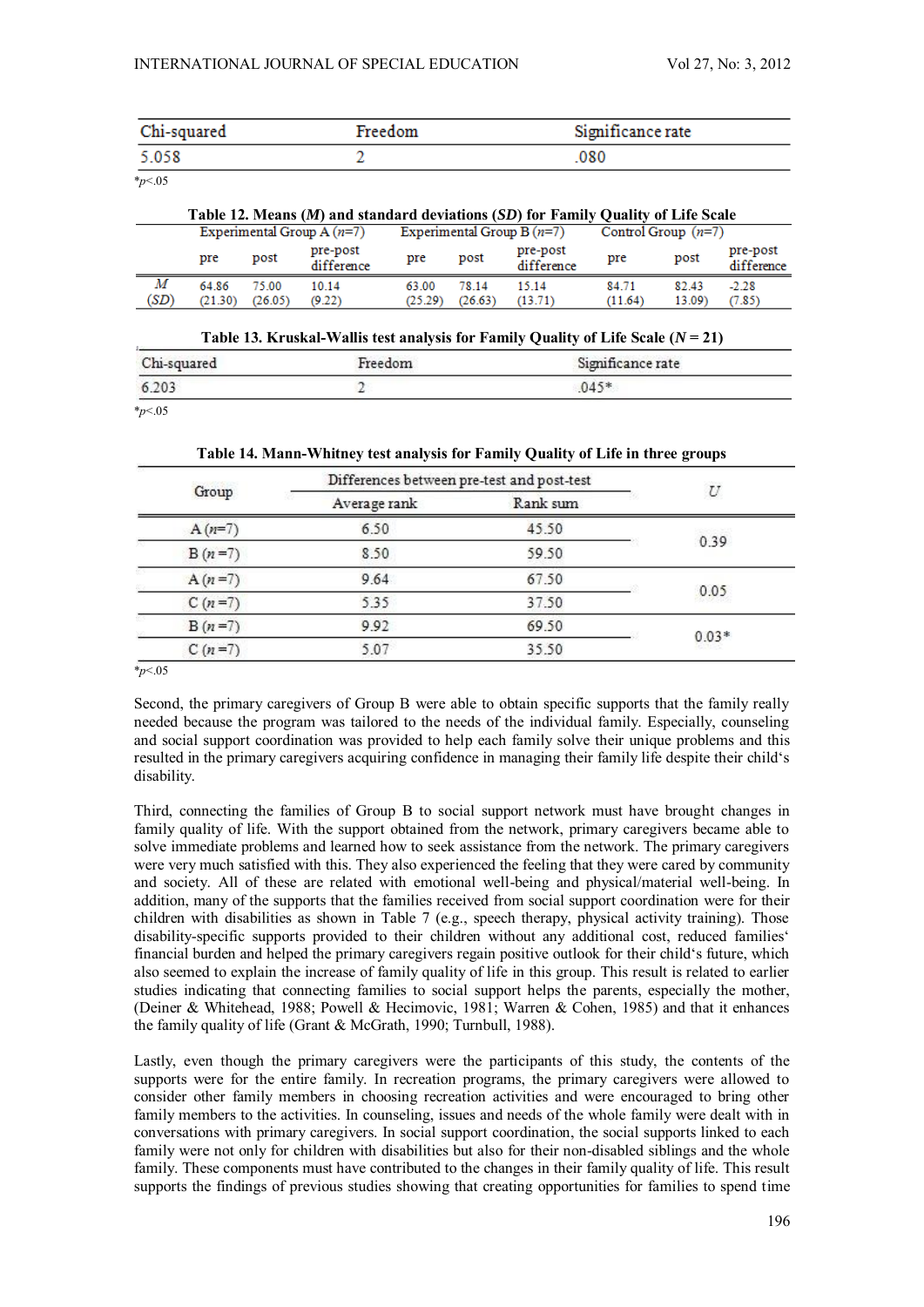together facilitates active family interaction, which is one of the primary factors of family quality of life (Cho & Kim, 2005) and that family quality of life can be improved by services not only for the person with disabilities but also for the other family members (Park et al., 2003).

On the other hand, parenting stress was not affected by the family support program implemented in this study. Earlier studies showed that respite care and social support led to parents' stress reduction (Apolloni & Triest, 1983; Botuck & Winsberg, 1991; Joyce et al., 1983; Shin & Jung, 1998; Wikler et al., 1986) and that family support program and social support increased parents' parenting efficacy (Kim, 2006; Kim & Park, 2010; McDonald, Gregorie, Poertner, & Early, 1997). Results of this study were not consistent with existing literature. A couple of reasons can be inferred. First, there have been many changes and crises in participating families, such as childbirths, divorces, child abuse and neglect, and diseases, while this study has been underway. Such being the case, some primary caregivers had to deal with many family issues rather than devoting time and energy for parenting their children with disabilities. These factors could have increased parenting stress, which offset the gains coming from the family support program.

In addition, the children with disabilities in this study had quite severe disabilities and thus, caring the children was a very tough job for both primary caregivers and respite care providers. Many respite care providers expressed concern regarding their capacity to care for the children in spite of 8 sessions of training and monthly meetings. Therefore, it is possible that the parenting stress of the primary caregivers of children with severe disabilities is not a measure that can be easily changed in such a short amount of time unless long-term and comprehensive system of care is established.

## **Conclusions and Implications**

Below are the implications for future studies based on the results and the limitations of this study. First, to settle high-quality respite care system in Korea, more replication studies need to be conducted in order to investigate the effects of respite care. Especially, an effort is required to expand the sample size so that the studies can obtain more objective results that can be generalized.

Second, though this study employed a quantitative design only, a qualitative research method can be considered in future studies to describe the outcomes of family support programs including respite care in detail. Through qualitative research, influences of the family support program and experiences of the participants can be understood more in-depth.

Third, in this study, respite care services were provided for 23 weeks. Other studies have usually provided respite care for less than 6 months (e.g., Singer et al., 1989). There are no studies that indicate an appropriate time for respite care. Therefore, in follow-up studies, it is necessary to study the effect of respite care according to its service periods. Also, there is a need to study the best ways to match families with respite care providers in order to maximize the benefits of respite care.

Finally, this study evaluated outcomes of family support based only on the perceptions of primary caregivers. In future studies, effects of family support need to be evaluated from multiple family members.

## **References**

Abelson, G. (1999). Respite care needs of parents of children with developmental disabilities. *Focus on Autism and Other Developmental Disabilities, 14*(2), 96-109.

Abidin, R. R. (1990). *Parent Stress Index short form: Test Manual.* Charlottesville, VA: Pediatric Psychology Press.

Aldgate, J. (1998). Measuring outcomes in family support services (a case study using respite care). *Children and Society, 12*, 185-187.

Apolloni, A. H., & Triest, G. (1983). Respite services in California: Status and recommendations for improvement. *The Journal of Mental Retardation, 21*(6), 240-243.

ARCH. (1990). *General information about respite care.* Chapel Hill, NC.

Botuck, S., & Winsberg, B. G. (1991). Effects of respite on mothers of school-aged and adult children with severe disabilities. *Mental Retardation, 100*, 115-127.

Cho, Y. K., & Kim, K. H. (2005). Effects of family empowerment program on family quality of life of parents of children with disabilities in inclusive day-care center. *Korean Journal of Care and Education for Young Children, 41*, 157-180.